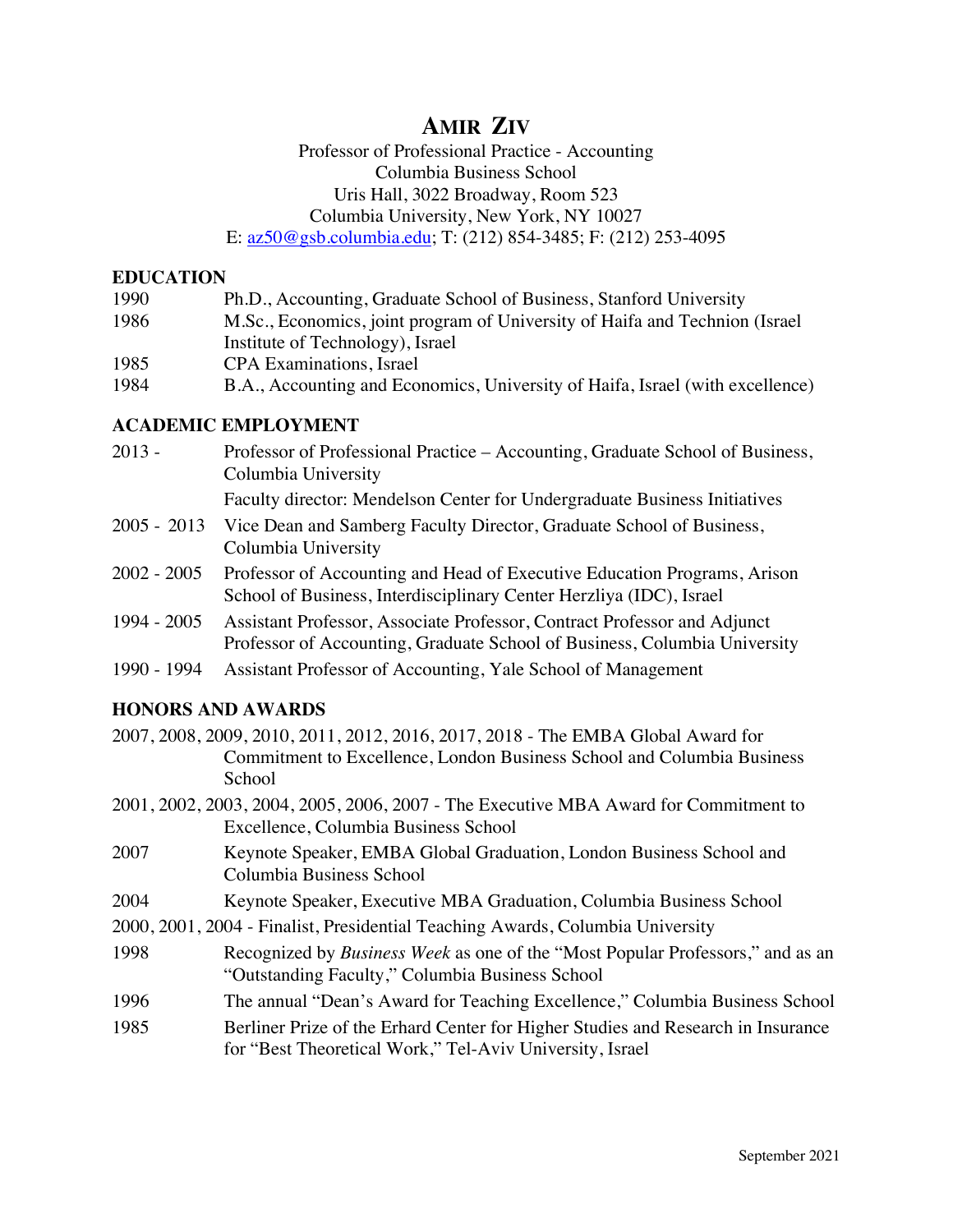#### **PUBLICATIONS**

"On Market Concentration and Disclosure," with Edwige Cheynel, forthcoming, *Journal of Financial Reporting*

"Biased Voluntary Disclosure," with Eti Einhorn, *Review of Accounting Studies*, 17 (2012): 420- 442

"Inter-temporal Dynamics of Corporate Voluntary Disclosures," with Eti Einhorn, *Journal of Accounting Research* 46 (2008): 567-589

"Unbalanced Information and the Interaction between Information Acquisition, Operating Activities and Voluntary Disclosure," with Eti Einhorn, *The Accounting Review*, 82 (2007): 1171-1194

"Activity-Based Costing and Cost Interdependencies Among Products: The Denim Finishing Company," with Dennis Caplan and Nahum Melumad, *Issues in Accounting Education*, 20 (2005): 51-62

"Reduced Quality and an Unlevel Playing Field Make Consumers Happier," with Nahum Melumad, *Management Science*, 50 (2004): 1646-1659

"Performance Evaluation and Corporate Income Taxes in a Sequential Delegation Setting," with Tim Baldenius, *Review of Accounting Studies*, 8 (2003): 283-309

"Monitoring in Multiagent Organizations," with Tim Baldenius and Nahum Melumad, *Contemporary Accounting Research*, 19 (2002): 483-511

"Dividend Changes and Future Profitability," with Doron Nissim, *The Journal of Finance*, LVI, No. 6 (2001): 2111-2133

"Information Technology and Optimal Firm Structure," *Journal of Accounting Research*, 38 (2000): 297-328

"Comparing Alternative Hedge Accounting Standards: Shareholders Perspective," with Nahum Melumad and Guy Weyns, *Review of Accounting Studies*, 4 (1999): 265-292

"A Theoretical Examination of the Market Reaction to Auditors' Qualifications," with Nahum Melumad, *Journal of Accounting Research*, 35 (1997): 239-257

"Economic Consequences of Alternative Adoption Rules for New Accounting Standards," with Eli Amir, *Contemporary Accounting Research,* 14 (1997): 543-568

"Recognition, Disclosure or Delay; Timing the Adoption of SFAS 106," with Eli Amir, *Journal of Accounting Research*, 35 (1997): 61-81

"Should Taxpayers Be Subsidized to Hire Third-Party Preparers? A Game-theoretic Analysis," with Nahum Melumad and Mark Wolfson, *Contemporary Accounting Research,* 11 (1994): 553- 594

"Information Sharing in Oligopoly: The Truth Telling Problem," *RAND Journal of Economics,*  24, (1993): 455-465

"Performance Measures and Optimal Organization," *Journal of Law Economics & Organization,*  9 (1993): 30-50